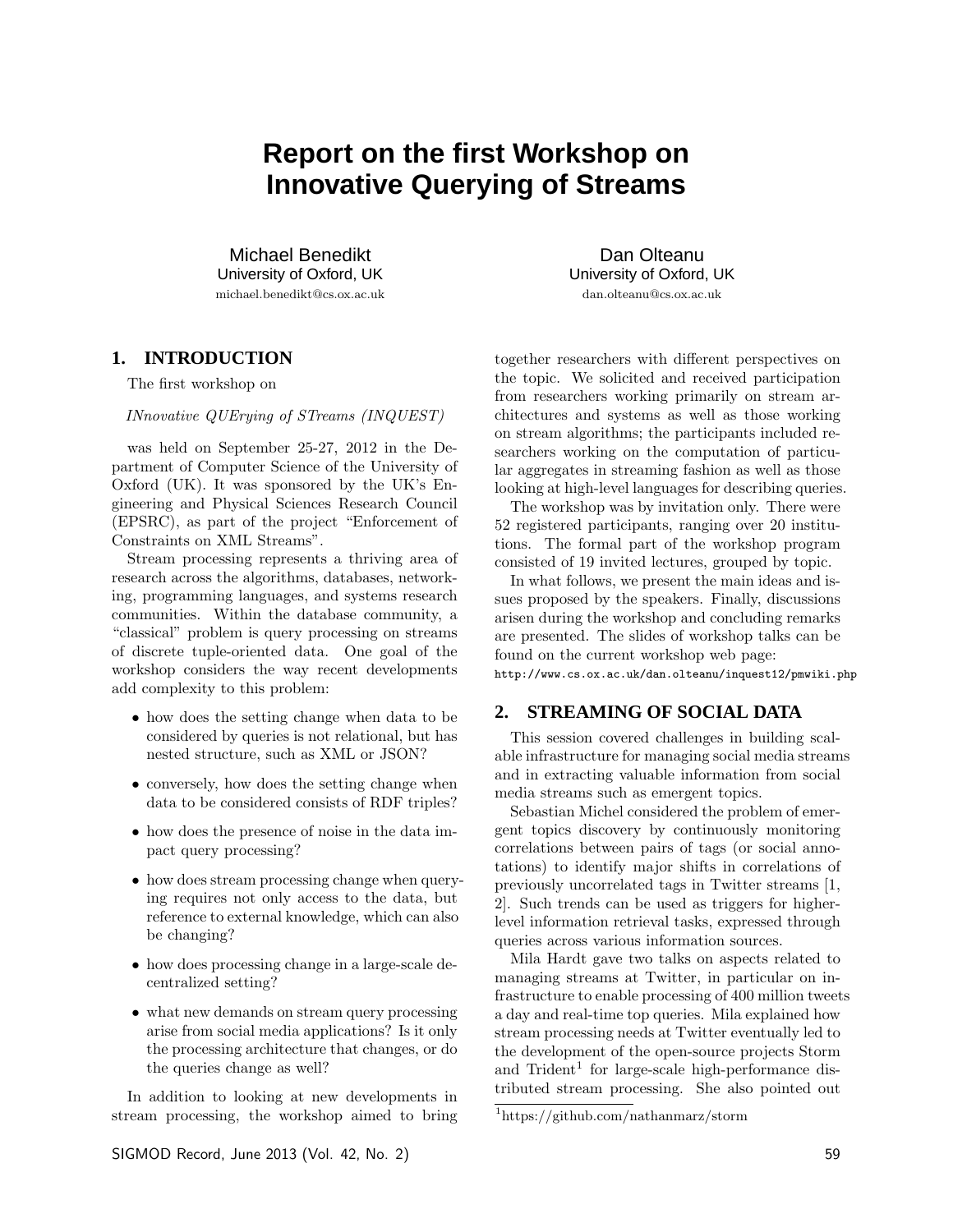current challenges at Twitter in providing support for fault tolerance, online machine learning by trading off exploration and exploitation, and approximating aggregates (such as counts). An interesting exercise involving the audience was on thinking how topic ranking is done at Twitter.

Daniel Preotiuc-Pietro introduced the Trendminer<sup>2</sup> system for real time analysis of social media streams [19]. Trendminer's scalability relies on the MapReduce framework for distributed computing. Daniel also presented how to build regression models of trends in streaming data using TrendMiner [21].

## **3. STREAMING AND THE SEMANTIC WEB**

Stream processing has emerged as an important challenge in the new field of managing linked and semantic data. The workshop featured three talks on efforts in managing streams of linked data: one by Emmanuel Della Valle, covering work done in Politecnico Milano, one by Manfred Hauswirth, covering work done at DERI on platforms for linked data stream, and by Darko Anicic, covering joint work with Sebastian Rudolph and others at Karlsruhe Institute of Technology.

The requirements of a stream processing system for semantic data include support for "continuous querying" – queries that remain in place, with answers evolving as new data arises – and support for reasoning with external knowledge. The approach presented in Della Valle's talk involves merging the approach used for relational continuous query language with SPARQL. The resulting language, C- $SPARQL$  [4], allows one to filter from a stream, using continuous-query window commands to control the sampling method, but SPARQL graph patterns can now be used within the filters.

Anicic outlined a different language approach. The ETALIS system [3] supports stream reasoning by embedding both temporal relational rules within a logic programming formalism. To better support the standards suite of the semantic Web, ETALIS supports a proper extension of SPARQL for dealing with event-processing on streams, EP-SPARQL.

Of course, using stream processing on large-scale linked data involves more than just developing a language or even a query processing engine. Hauswirth's talk outlined the entire set of issues needed to build an application that integrates and processes sensor output using linked data. This includes a continuous query evaluation system specific to linked data,  $CQELS$  [18], but also addresses the modifications needed to storage, protocol, RESTFul services, date

interchange formats, and data integration technology needed to exploit these query languages in realworld applications.

# **4. STREAM MONITORING**

Monitoring of streams is a good example of a subarea of streaming where different communities define the objectives in radically different ways, and attack the problem using very different techniques. For the verification community, monitoring appears in the form of run-time verification – for example, continuously monitoring reactive systems for violation. The focus is normally on temporal constraints. Issues of space consumption are critical, as in most stream-processing applications, but there is also a need to integrate the constraint language and the monitoring engine with data structures maintained in the code being monitored. In databases both the constraint languages and the monitoring model are normally quite different; constraints naturally focus on properties of data values (e.g. as in classical dependencies), while monitoring occurs both in batch mode and in response to discrete updates. Both of these communities have dealt with monitoring as a component with a very well-demarcated set of functionality within a larger system. In contrast, monitoring data has a broad meaning within dataoriented applications, with integrity-constraint validation being only one aspect of it.

Felix Klaedtke's talk came from the perspective of run-time verification. He focused on online monitoring of integrity constraints, where the constraints deal with the evolution of data over time, and are thus expressed in a variant of first-order temporal logic. He explained both the system and a set of algorithms for efficiently monitoring these constraints [5]. In this work, ideas from runtime verification and the database community (particularly, temporal databases) interact.

Lukasz Golab looked at properties of streams of relational data, focusing on two natural set of constraints that deal with both temporal and more traditional relational aspects. He defined sequential constraints, which generalize functional dependencies to account for order, and conservation laws [12] that are specific to the context of pairs of numeric streams corresponding to related quantities. He presented methods for checking these constraints in off-line fashion, as well as methods for seeing the extent to which they are violated.

Mariano Consens talked about monitoring in the broader sense – how can the quality and the accesses to data records be monitored off-line in the presence of large volumes of linked data. His work focuses

 $^{2}$ https://github.com/sinjax/trendminer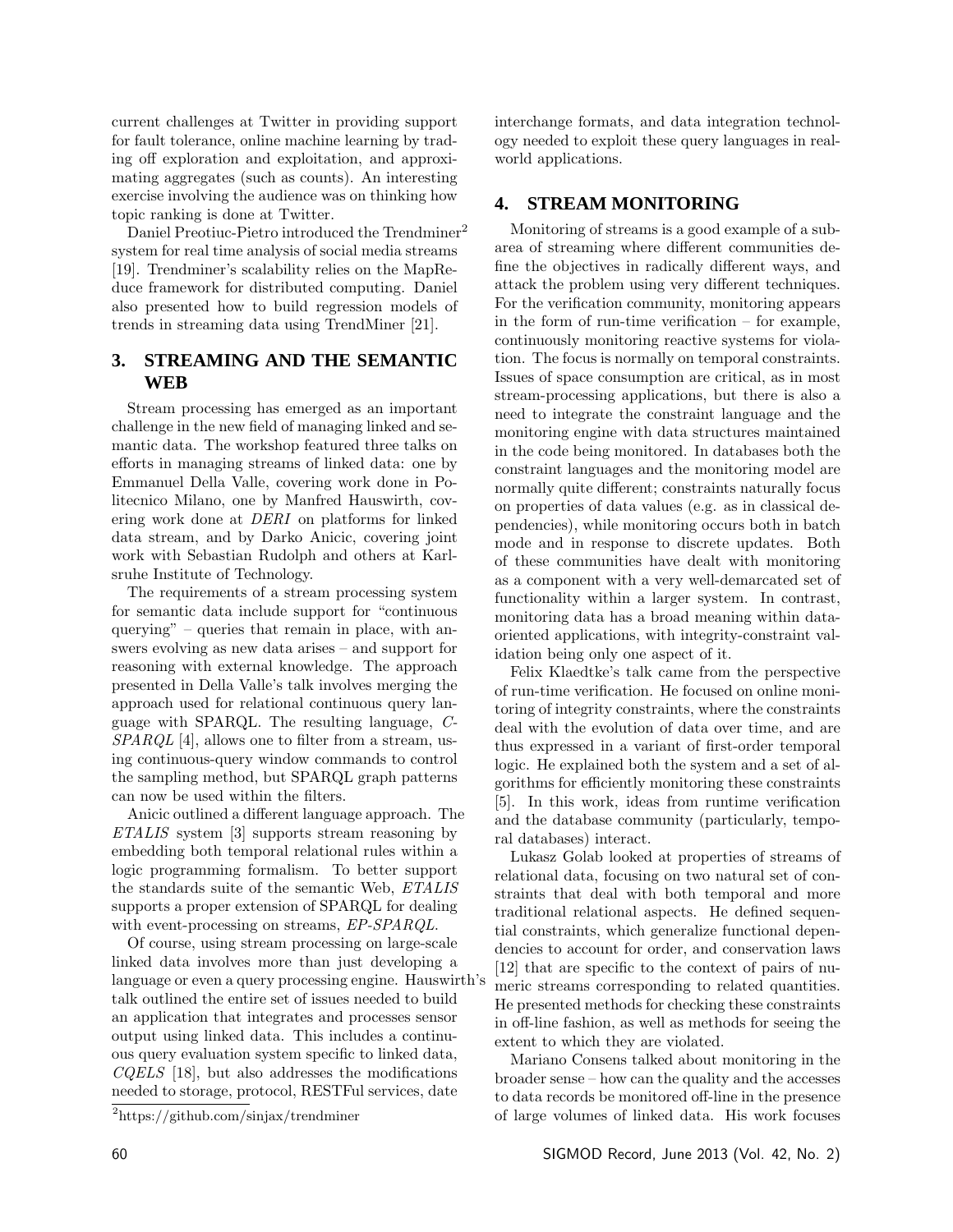on privacy issues in data, presenting an integrity language that allows one to formulate constraints expressing that a privacy violation has occurred. He also presented a system providing an end-toend solution for auditing privacy constraints, including a means for integrating records from diverse datasources, for expressing privacy policies and constraints, and for detecting violations.

#### **5. XML STREAMS**

XML is notable for being a data model where very strong notions of streamability can be formalized for very expressive query and schema languages. Joachim Niehren looked at one natural formalization for node-selecting queries: the ability to determine at any point in an XML stream which nodes "must be" in the query result, where "must" means that they will be in the result in any possible extension. Niehren presented automata-theoretic methods of solving this "earliest answer problem", along with lower bounds.

While Niehren's talk focused on node-selecting languages such as XPath, Pavel LaBath looked at stream-processing of the World Wide Web consortium's XML transformation language, XSLT. He presented a subset of the language that can be effectively streamed [15]. A notable aspect of XSLT is that the W3C working group has looked to standardize a subset of the language that is appropriate for streaming applications.

#### **6. UNCERTAIN STREAMS**

Applications like location-based services (RFID) and text recognition (OCR) are driven by data that is low-level, imprecise, and sequential. To effectively exploit this low-level data, it must be transformed into higher-level data that is meaningful to a particular application. For example, in RFID applications, a sequence of raw sensor readings is transformed into a sequence of physical locations. In OCR, the low-level sequence of images on a page is transformed into a sequence of ASCII characters. Often, this transformation uses a probabilistic model like a Hidden Markov Model for RFID, Kalman Filter for tracking, Stochastic Transducer for Google's Ocropus tool for OCR, or approximates location data by uncertain ranges defined using continuous probability distributions over locations of moving objects. Besides the richness of data models, applications also need a variety of querying and monitoring facilities, such as continuous and probabilistic versions of spatial queries including nearest neighbour, range, and similarity queries, and queries specified by finite automata that can exploit the order of data items in the stream.

This workshop session featured three talks that covered complementary aspects of challenges in managing uncertain streams that are exemplary for most of the existing efforts in this research area.

Chris Ré overviewed work done in the Lahar [20] and Hazy research projects to effect transformations from low-level to high-level high quality uncertain streams modelled by Markov Sequences and subsequently to query such streams using transducers (i.e., automata with output) [13]. He presented several applications including a monitoring application based on uncertain RFID readings [20] and the GeoDeepDive application, which aims at unearthing data from the Geoscience literature by modelling OCR output using Stochastic Transducers and by integrating such models into relational database systems [14].

Reynold Cheng presented work on continuous nearest neighbour and range queries over imprecise location, where data is modelled by uncertain ranges defined by continuous probability distributions over locations of moving objects [7, 24]. In locationbased services, saving communication bandwidth between servers and objects and mobile devices' battery is essential and Reynold showed how this can be effectively achieved by employing object filtering based on the probability that the object is close to a given query point.

Themis Palpanas surveyed techniques for modeling and processing data series with value uncertainty, an important model for temporal data, where each data point in the series is represented by an independent discrete or continuous random variable. He focused on the problem of answering similarity queries on uncertain data series, and described a novel technique for this problem [9]. In addition, he discussed the challenges of dealing with both value and existential uncertainty in processing streaming uncertain data.

## **7. STREAMING FRAMEWORKS AND SYSTEMS**

A major goal of the workshop was to bring together, on the one hand, computer scientists working in particular stream-processing domains (XML, RDF, etc.) or particular streaming algorithms, with researchers studying broad stream-processing systems capable of expressing a wide range of applications. Nesime Tatbul's talk focused on relational stream processing engines. This included an overview of both language proposals, such as STREAM CQL, StreamSQL, and MATCH-RECOGNIZE, along continuous querying architectures, such as the DBMS-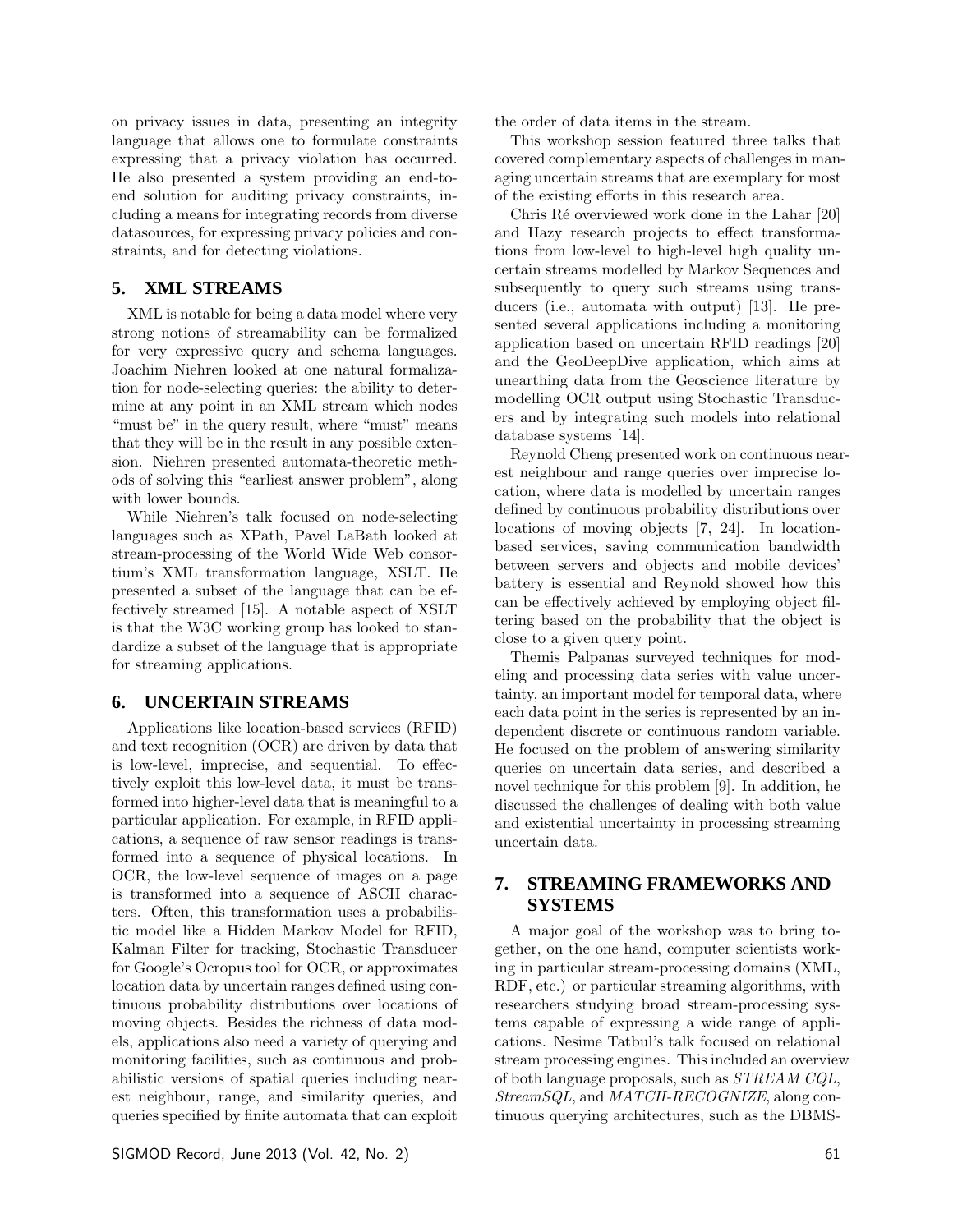based architectures of systems like Truviso and native streaming systems StreamBase. The ultimate goal would be to have an architecture that could express the features of each of the differing approaches to relational stream-processing, along with a clear set of systems definitions and embeddings of each engine into the "universal architecture". Tatbul's talk gave one step towards this goal, a versatile framework, SECRET [6], for describing the semantics of such systems, along with example descriptions of how some of the leading systems fit into the framework.

Yanif Ahmad talked about a new architecture being developed at Johns Hopkins for building nextgeneration streaming applications. Instead of beginning with "merely" data management infrastructure, the approach described by Ahmad begins with K3 [22], an event-driven language for general-purpose programming, building into the language both support for declarative data manipulation languages (e.g. for view definitions) and control structures for parallel and distributed programming.

### **8. DISTRIBUTED STREAMS**

Big data analytics requires partitioning of large data streams into thousands of partitions according to specific set of keys so that different machines can continuously process different data partitions in parallel. This workshop session focused on analyzing requirements of and on solutions for distributed stream processing systems in the face of machine failure, pay-as-you-go models of computation, highquality data partitioning, and low-overhead communication.

Peter Pietzuch discussed an approach to elastic and fault-tolerant stateful stream processing in the cloud, which was tested using the Linear Road Benchmark on the Amazon EC2 cloud platform [10]. The key aspects of this approach are on-demand scaling by acquiring additional virtual machines and parallelizing operators at runtime when the processing load increases, and fault-tolerance with fast recovery times yet low per-machine overheads.

Milan Vojnovic discussed the problem of range partitioning for big data analytics, where the goal is to produce approximately equal-sized partitions since the job latency is determined by the most loaded node [23]. The key challenge is to determine cost-effectively and accurately the partition boundaries in the absence of prior statistics about the key distribution over machines for a given input dataset. Cosmos, the cloud infrastructure for big data analytics used by Microsoft Online Services Division, uses a solution to this problem based on

weighted sampling. Milan further presented a solution to the problem of continuous distributed counting [16], which had been mentioned earlier by Mila Hardt in her talk about Twitter.

Minos Garofalakis overviewed his recent work on approximate query answering with error guarantees in a distributed data streaming setting, where the focus is on communication efficiency, in addition to the standard space and time-efficiency requirements. In particular, Minos talked about sketching for distributed sliding windows [17], tracking complex aggregate queries [8], sketches based on the Geometric method, and sketch prediction models [11].

#### **9. ACKNOWLEDGMENTS**

We would like to thank the Engineering and Physical Sciences Research Council of the UK, who have sponsored INQUEST as part of the project Enforcement of Constraints on XML Streams, EPSRC EP/G004021/1.

Many of the staff at University of Oxford's computer science department were instrumental in making the workshop happen. In particular, we are very grateful to Polly Dunlop and Elizabeth Walsh for managing all of the arrangements for the meeting. We also thank Christoph Haase for being the webmaster for INQUEST.

#### **10. REFERENCES**

- [1] Foteini Alvanaki, Sebastian Michel, Krithi Ramamritham, and Gerhard Weikum. EnBlogue: emergent topic detection in web 2.0 streams. In SIGMOD, 2011.
- [2] Foteini Alvanaki, Sebastian Michel, Krithi Ramamritham, and Gerhard Weikum. See what's enblogue: real-time emergent topic identification in social media. In EDBT, 2012.
- [3] Darko Anicic, Sebastian Rudolph, Paul Fodor, and Nenad Stojanovic. Stream reasoning and complex event processing in ETALIS. Semantic Web, 3(4), 2012.
- [4] Davide Francesco Barbieri, Daniele Braga, Stefano Ceri, Emanuele Della Valle, and Michael Grossniklaus. C-SPARQL: a continuous query language for RDF data streams. Int. J. Semantic Comp., 4(1), 2010.
- [5] David Basin, Felix Klaedtke, and Samuel Müller. Policy monitoring in first-order temporal logic. In CAV, 2010.
- [6] Irina Botan, Roozbeh Derakhshan, Nihal Dindar, Laura M. Haas, Renée J. Miller, and Nesime Tatbul. SECRET: a model for analysis of the execution semantics of stream processing systems. PVLDB, 3(1), 2010.